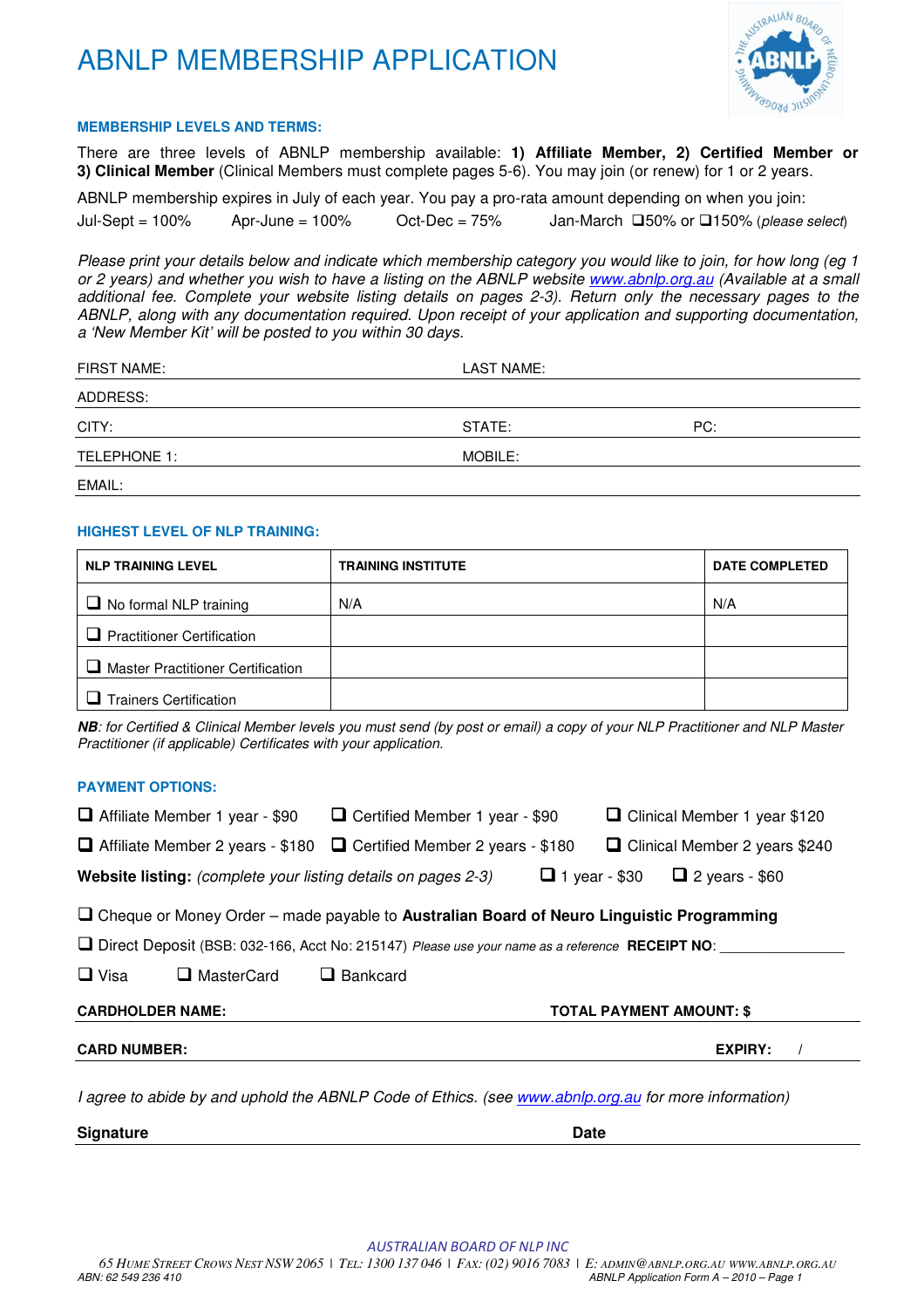

### Would you like a listing on the ABNLP website? □ NO

**YES** (please include your payment of \$30 for 1 year or \$60 for 2 years on the previous page)

Please choose **one listing** and tick the box below for the page on which you wish to be listed and complete your listing details:

### **WEBSITE LISTING - FIND AN NLP COACH OR THERAPIST:**

| YOUR NAME:                    |                                                                                                                    |  |
|-------------------------------|--------------------------------------------------------------------------------------------------------------------|--|
| <b>COMPANY NAME:</b>          |                                                                                                                    |  |
| ABN/ACN:                      | DATE STARTED PRACTICING:                                                                                           |  |
| PRACTICE ADDRESS:             |                                                                                                                    |  |
| PHONE:                        | EMAIL:                                                                                                             |  |
| WEBSITE:                      |                                                                                                                    |  |
| OTHER NON-NLP QUALIFICATIONS: |                                                                                                                    |  |
|                               | NB: your NLP Practitioner & Master Practitioner completion dates will be visible on your listing                   |  |
| YOUR NAME:                    | <b>U</b> WEBSITE LISTING - FIND A PROFESSIONAL MEMBER: (suitable for chiropractors, marketers, corporate trainers) |  |
| <b>COMPANY NAME:</b>          |                                                                                                                    |  |
| ABN/ACN:                      | DATE STARTED PRACTICING:                                                                                           |  |
| PRACTICE ADDRESS:             |                                                                                                                    |  |
| PHONE:                        | EMAIL:                                                                                                             |  |
| <b>WEBSITE:</b>               |                                                                                                                    |  |
| SERVICES OFFERED:             |                                                                                                                    |  |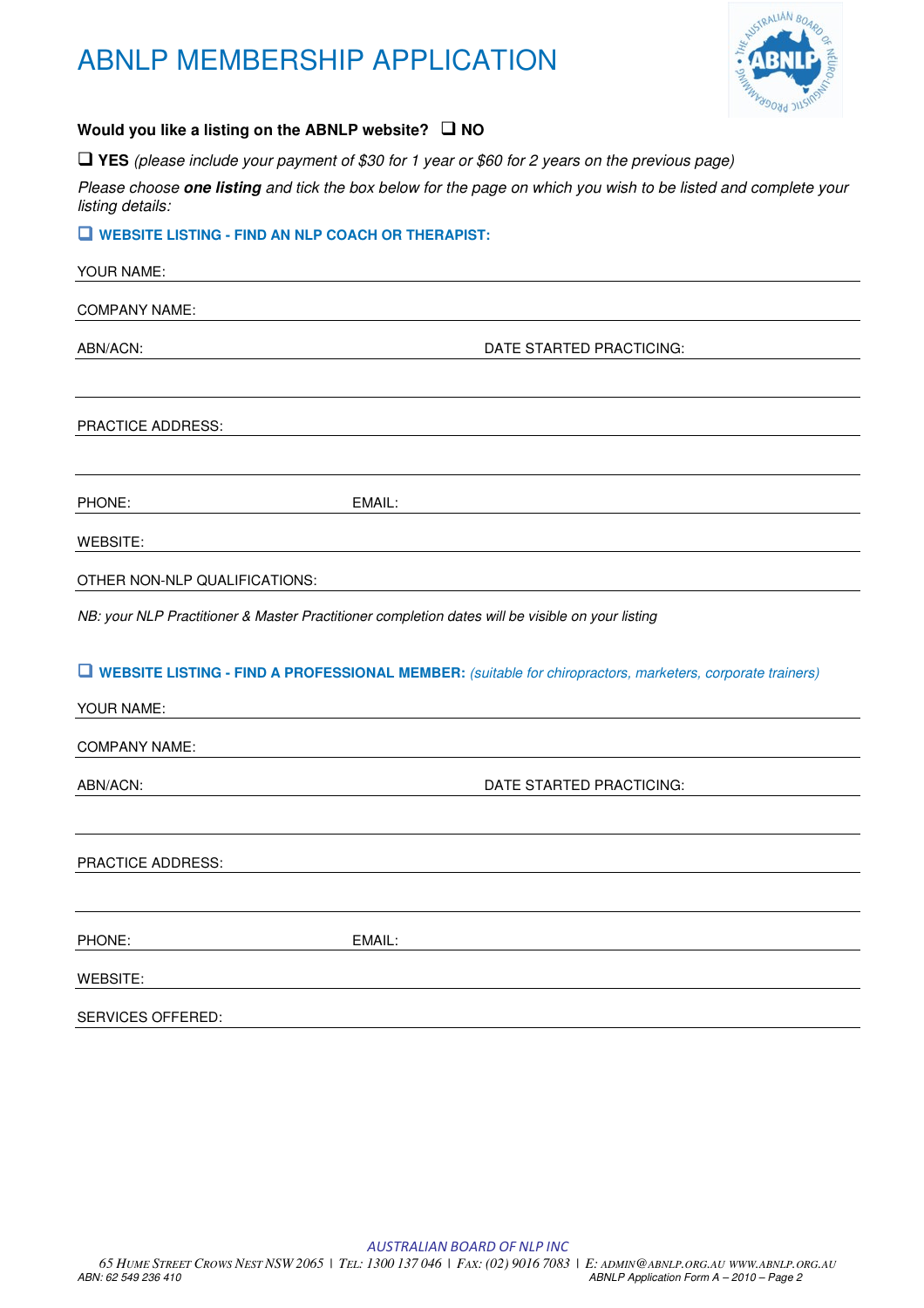

### **WEBSITE LISTING - FIND AN NLP TRAINER:**

| YOUR NAME:               |        |                            |  |
|--------------------------|--------|----------------------------|--|
| <b>COMPANY NAME:</b>     |        |                            |  |
| ABN/ACN:                 |        | DATE STARTED TRAINING NLP: |  |
|                          |        |                            |  |
| <b>BUSINESS ADDRESS:</b> |        |                            |  |
|                          |        |                            |  |
| PHONE:                   | EMAIL: |                            |  |
| WEBSITE:                 |        |                            |  |
| LEVELS OF NLP TRAINED:   |        |                            |  |

NB: Your NLP Trainer Certification completion date, duration of courses and evaluation methods will be visible on your listing.

The ABNLP is proud to list NLP trainers on our website who support the ABNLP and proactively promote membership to their students. This listing is open to any NLP trainers who have completed NLP Practitioner, Master Practitioner and Trainers Training, which meets the minimum training standards, as set by the ABNLP.

Additionally, to be listed, trainers are required to have at least two years of NLP Certification Training experience.

Ongoing requirements through the year include:

- Current professional indemnity and personal liability insurance
- A minimum of 10 students from your training organisation to join as a member of the ABNLP
- 40 hours of Ongoing Professional Development (OPD) related to NLP, Hypnosis or Coaching

### **NLP TRAINING EXPERIENCE**

Please list your NLP Training work experience to demonstrate a minimum of 2 years of experience. This should be NLP Practitioner or NLP Master Practitioner Certification courses, not workshops.

| <b>LEVEL OF TRAINING</b> | <b>DATES</b> | <b>COURSE DURATION</b> | NO. OF<br><b>STUDENTS</b> |
|--------------------------|--------------|------------------------|---------------------------|
|                          |              |                        |                           |
|                          |              |                        |                           |
|                          |              |                        |                           |
|                          |              |                        |                           |
|                          |              |                        |                           |
|                          |              |                        |                           |

AUSTRALIAN BOARD OF NLP INC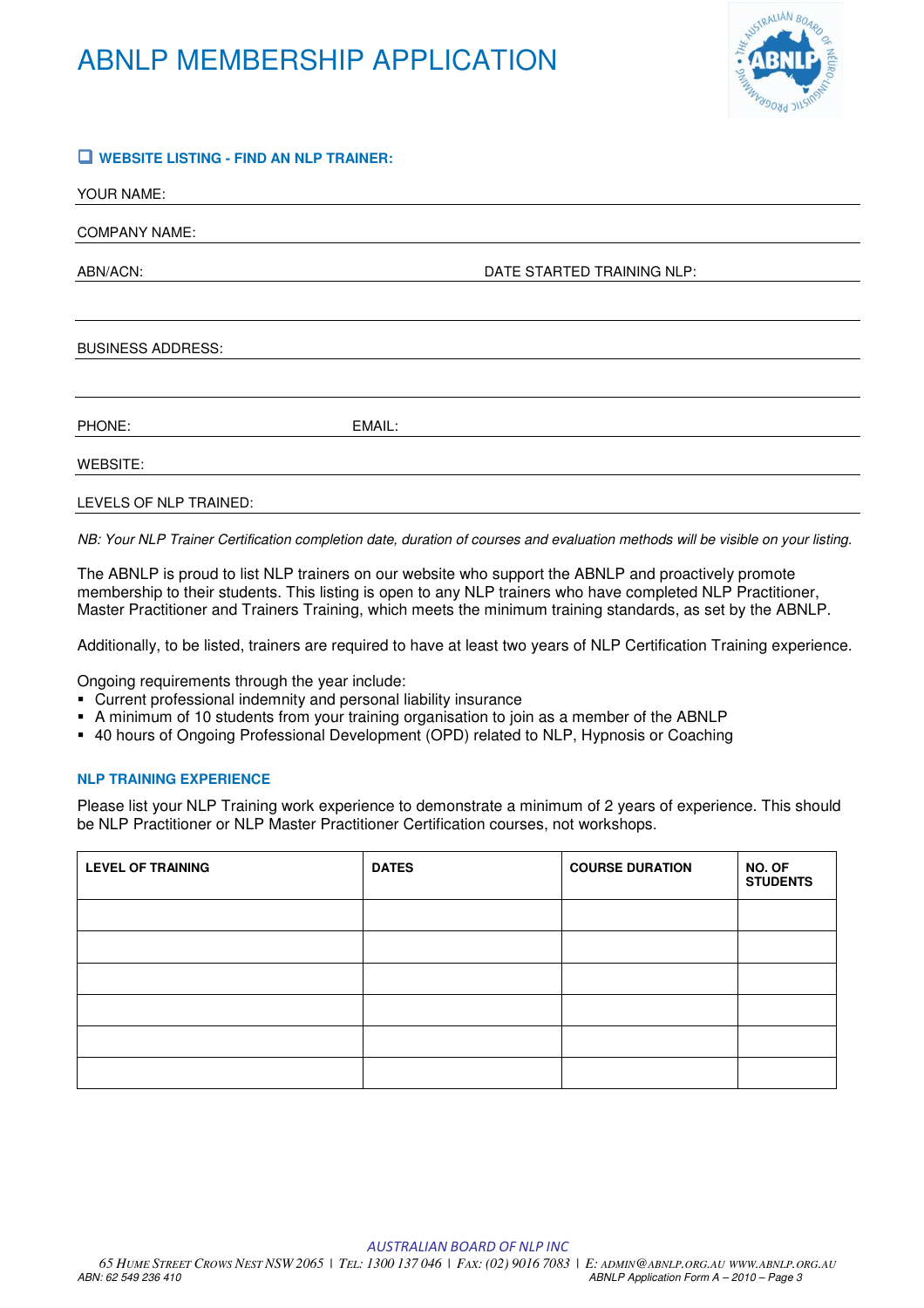

### **YOUR NLP TRAINING COURSES**

| Please provide information and attach documentation when required regarding the following information about the<br>NLP training you conduct.          |
|-------------------------------------------------------------------------------------------------------------------------------------------------------|
| When did you conduct your first NLP Practitioner Certification Training as the primary<br>trainer?<br>MM/YYYY                                         |
| What is the duration of your Training Program/s and how is this conducted?<br>(eg 18 days over 9 x two day weekends)                                  |
| On average, how many students do you have in one class?                                                                                               |
| $\Box$ YES $\Box$ NO<br>Do you have a limit on maximum number of students per class?<br>If YES, how many?                                             |
| Please describe the range and types of assessment tools you use to evaluate your students' skills and<br>ensure certification criteria are being met. |
|                                                                                                                                                       |
|                                                                                                                                                       |
|                                                                                                                                                       |
|                                                                                                                                                       |
|                                                                                                                                                       |
|                                                                                                                                                       |
|                                                                                                                                                       |
|                                                                                                                                                       |
|                                                                                                                                                       |
|                                                                                                                                                       |
|                                                                                                                                                       |
|                                                                                                                                                       |
|                                                                                                                                                       |
|                                                                                                                                                       |

Documentation attached

AUSTRALIAN BOARD OF NLP INC 65 HUME STREET CROWS NEST NSW 2065 | TEL: 1300 137 046 | FAX: (02) 9016 7083 | E: ADMIN@ABNLP.ORG.AU WWW.ABNLP.ORG.AU<br>ABN: 62 549 236 410 ABNLP Application Form A - 2010 - Page 4 ABNLP Application Form A - 2010 - Page 4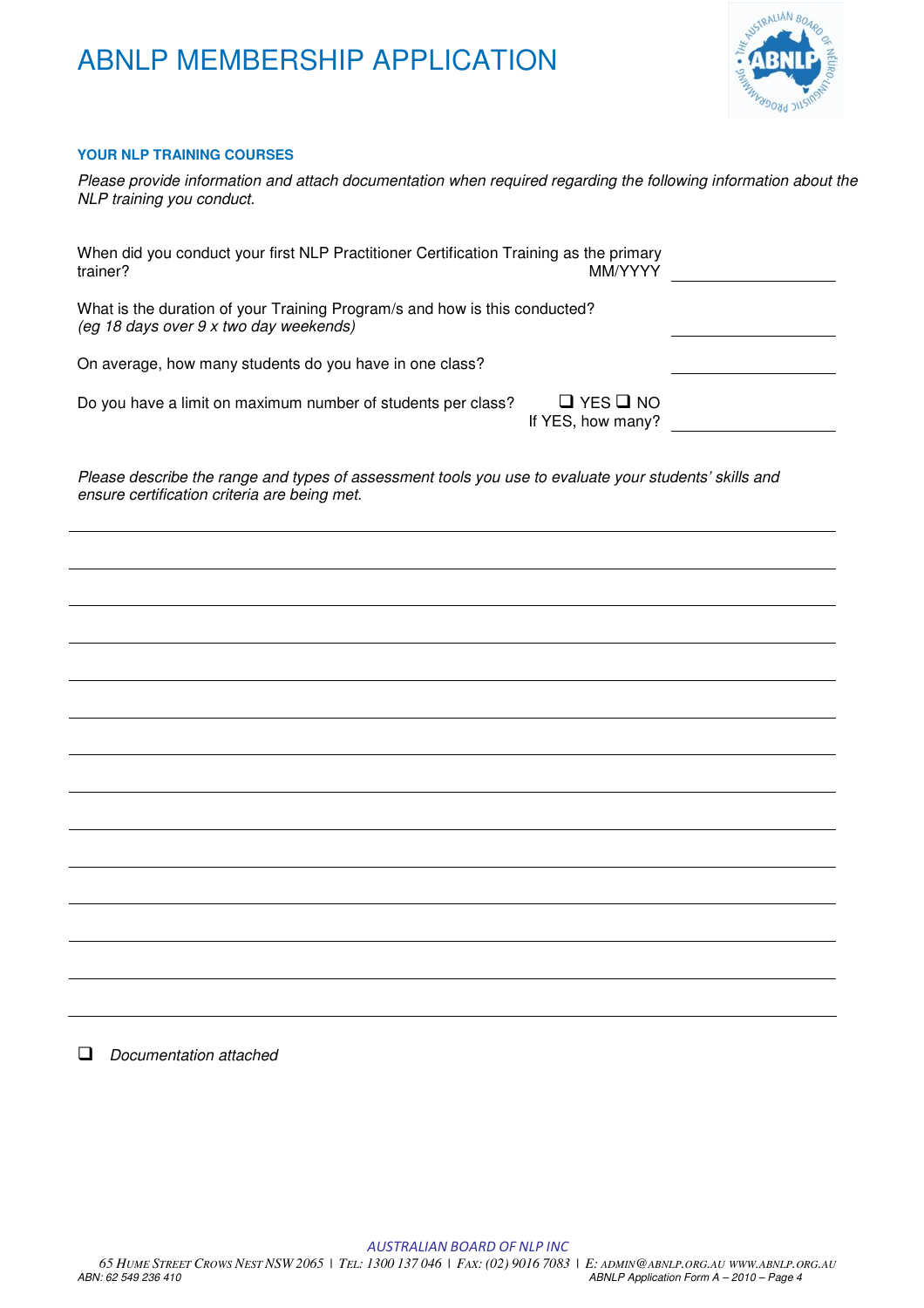

### **CLINICAL MEMBERSHIP**

Clinical Membership is open to anyone who:

- 1. Has completed a NLP Master Practitioner Certification (which meets the minimum requirements set by the ABNLP);
- 2. Has been working with clients as an NLP Therapist or Coach for a minimum of two years with at least 200 client hours; and
- 3. Holds current professional indemnity and personal liability insurance.

Ongoing requirements through the year include:

- Current professional indemnity and personal liability insurance
- 16 hours of Ongoing Professional Development (OPD) related to NLP, Hypnosis or Coaching
- 10 hours of clinical supervision or mentoring to be completed with an NLP Trainer or Clinical Supervisor. Peer group supervision can be counted for up to 5 hours.

### **CLINICAL MEMBER FORMAL QUALIFICATIONS:**

Please list other (Non NLP) formal qualifications including tertiary, diploma and certifications that are relevant to your application as a Clinical Member. Please note, this does not include professional development workshops.

| <b>QUALIFICATION ATTAINED</b> | <b>PLACE OF STUDY</b> | <b>DATE ATTAINED</b> |
|-------------------------------|-----------------------|----------------------|
|                               |                       |                      |
|                               |                       |                      |

### **CLINICAL NLP EXPERIENCE:**

Please list your Clinical NLP work experience to demonstrate a minimum of 2 years client experience and at least 200 client hours. Please attach more pages if necessary.

| <b>ORGANISATION</b> | <b>REFERENCE</b> | DATE(S) |
|---------------------|------------------|---------|
|                     |                  |         |
|                     |                  |         |
|                     |                  |         |
|                     |                  |         |
|                     |                  |         |